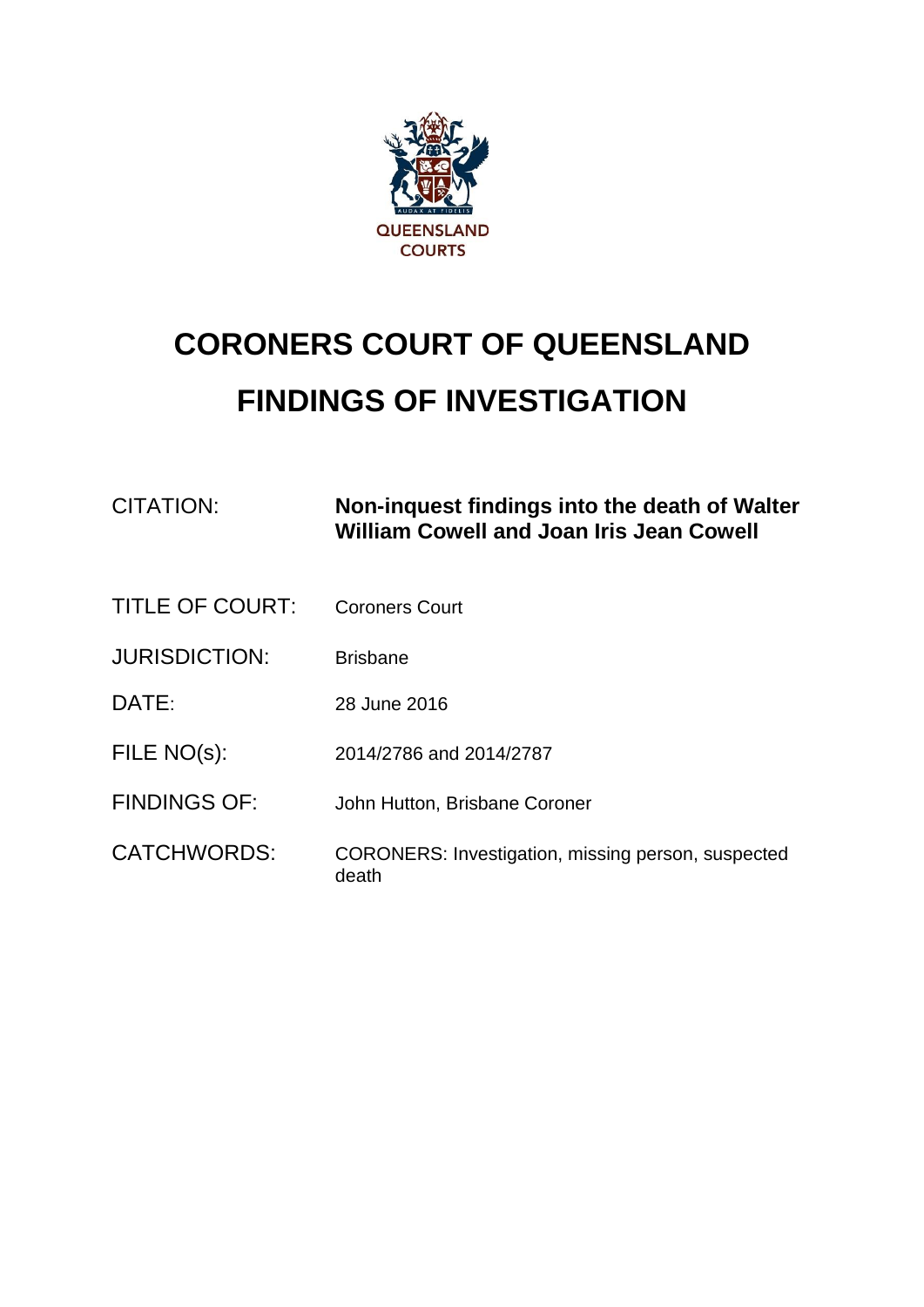## FINDINGS REQUIRED UNDER SS. 45(1)-(2) OF THE *CORONERS ACT 2003*

I find as follows:

- Walter William Cowell is deceased.
- The identity of the deceased person is Walter William Cowell, born on 28 November 1923.
- Walter William Cowell died at an unknown date in 1983.
- Walter William Cowell died at an unknown location.
- The circumstances of Walter William Cowell's death are outlined below.

I find as follows:

- Joan Iris Jean Cowell is deceased.
- The identity of the deceased person is Joan Iris Jean Cowell, born 23 February 1925.
- Joan Iris Jean Cowell died at an unknown date in 1983.
- Joan Iris Jean Cowell died at an unknown location.
- The circumstances of Joan Iris Jean Cowell's death are outlined below.

#### **EVIDENCE, DISCUSSION, AND GENERAL CIRCUMSTANCES OF DEATH**

#### **Background**

Mr Walter William Cowell and Ms Joan Iris Jean Taylor commenced their relationship in 1941. Mr Cowell was employed as a farm labourer in Mackay and Ms Joan Taylor was employed as a Sunday School Teacher at a Presbyterian Church in Walterston, near Mackay. Mrs Cowell was one of seven children. It is unknown how many siblings Mr Cowell had.

Between 1942 and 1944, during World War II, Mr Cowell served in the Australian Army in Papua New Guinea, where it is believed that he participated in front-line fighting with Japanese soldiers and was exposed to close quarter hand to hand combat.

When Mr Cowell returned home to Mackay in 1944, he worked casually as a farm labourer and continued his relationship with Ms Taylor. He did not speak about his war experience but it is believed by family members that Mr Cowell developed post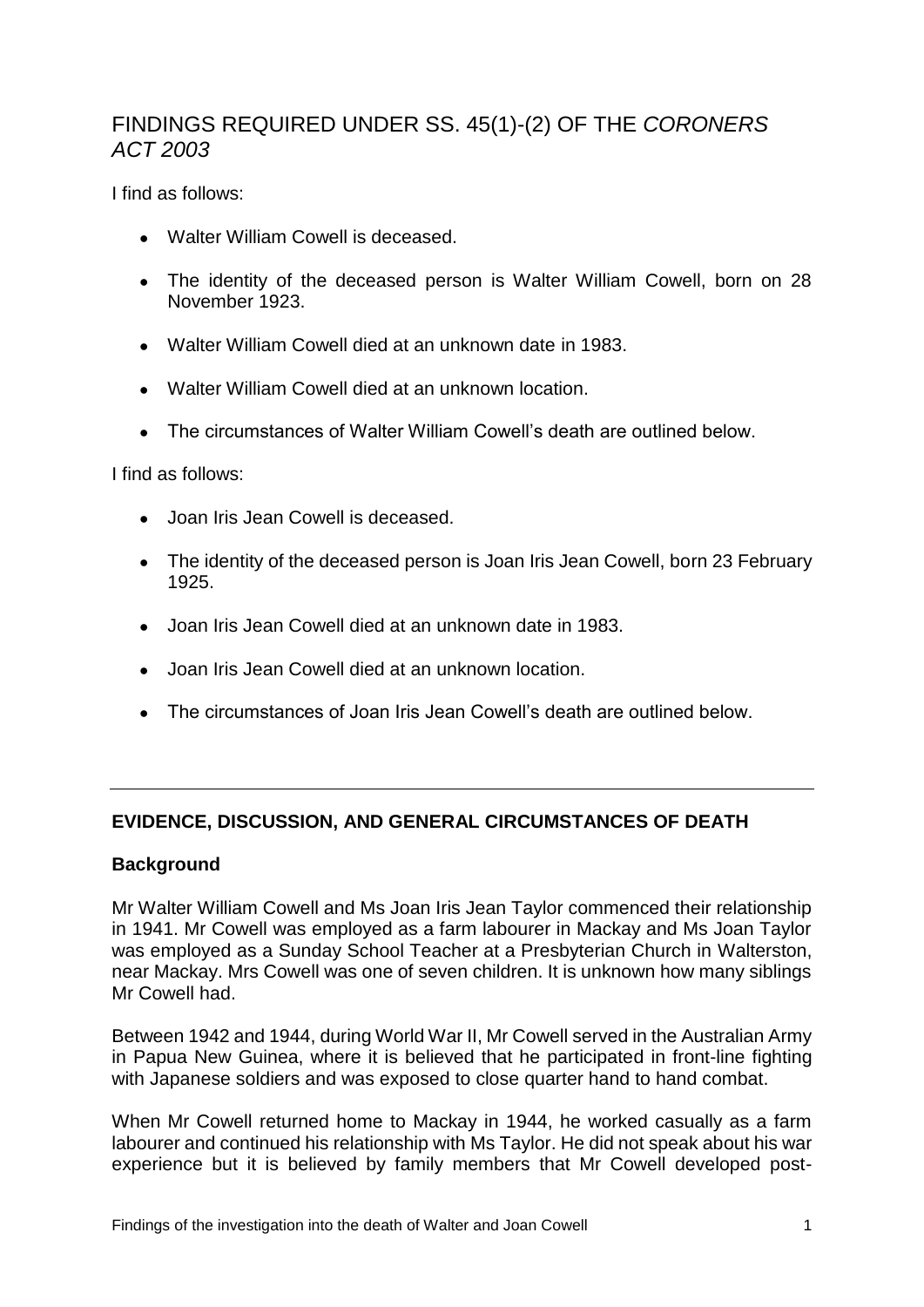traumatic stress disorder and depression as a result of his war service. He has been described by family as fairly quiet, non-aggressive, unsettled, regularly agitated, and highly strung. It was observed that his hands would shake. Mr Cowell appears to have been on medication for his condition. He was also in receipt of a pension from the then Department of Repatriation (now Department of Veteran Affairs) for his war service.

Mr Cowell and Ms Taylor married on 24 April 1948 at St Paul's Presbyterian Church in Mackay. Following their marriage, they moved out to Te Kowai in Mackay, where they both worked on a sugar cane farm as pickers.

As a couple, Mr and Mrs Cowell have been described by family as gentle souls, who were quiet, non-drinkers, and rarely went out socially, with the exception of family weddings and occasional family visits. They did not openly display affection, but they were devoted to each other. They never argued or fought and there was no domestic violence in their relationship. Their son-in-law, George Bishop, has described Mrs Cowell as a controlling person. He states that Mr Cowell did not want to upset her and that he was like a 'puppy dog' around her.

Mr and Mrs Cowell had two children. Family has described them as devoted parents. Their son, Allan Riven Cowell, was born on 7 October 1949. Their daughter, Christine Joan Cowell, was born on 18 August 1955.

In 1960, Mr and Mrs Cowell left the sugar cane farm with their two children and moved to a house in Harbour Street, Mackay. It was at this time that their son, Allan, appears to have developed signs of mental illness.

In 1968, Mr and Mrs Cowell and their children moved from Harbour Street, Mackay, to a house at 11 McKinlay Street, Mackay.

In 1970, Mr and Mrs Cowell's daughter, Christine, met her partner, George Bishop, in Mackay and they began living together in a defacto relationship. They never married but they had six children together (two of which have deceased). Christine took on the name 'Mrs Bishop'. Mr and Mrs Cowell's family were under the impression that they were not happy about Christine marrying George, perhaps because Christine was too young (as she was about 10 years younger than George).

Around the time that Christine and George Bishop began their relationship in 1970, Mr and Mrs Cowell's son, Allan, moved to Brisbane. Mr and Mrs Cowell moved to Ross Creek in Yeppoon, where they purchased a fishing charter boat and began a fishing charter business.

In 1973, Mr and Mrs Cowell sold their fishing charter boat for an unknown reason. They packed up their vehicle with limited possessions, and 'disappeared' without contacting anyone for two years.

It has been suggested by the police investigating officer that Mr and Mrs Cowell had been travelling throughout Queensland picking fruit at various farms and plantations in an attempt to earn additional money on top of the pension Mr Cowell received from the Department of Veteran Affairs. Mrs Cowell's brother, Collin Taylor, and his wife, Bernice Taylor, state that they had heard that Mr Bishop had a drinking problem and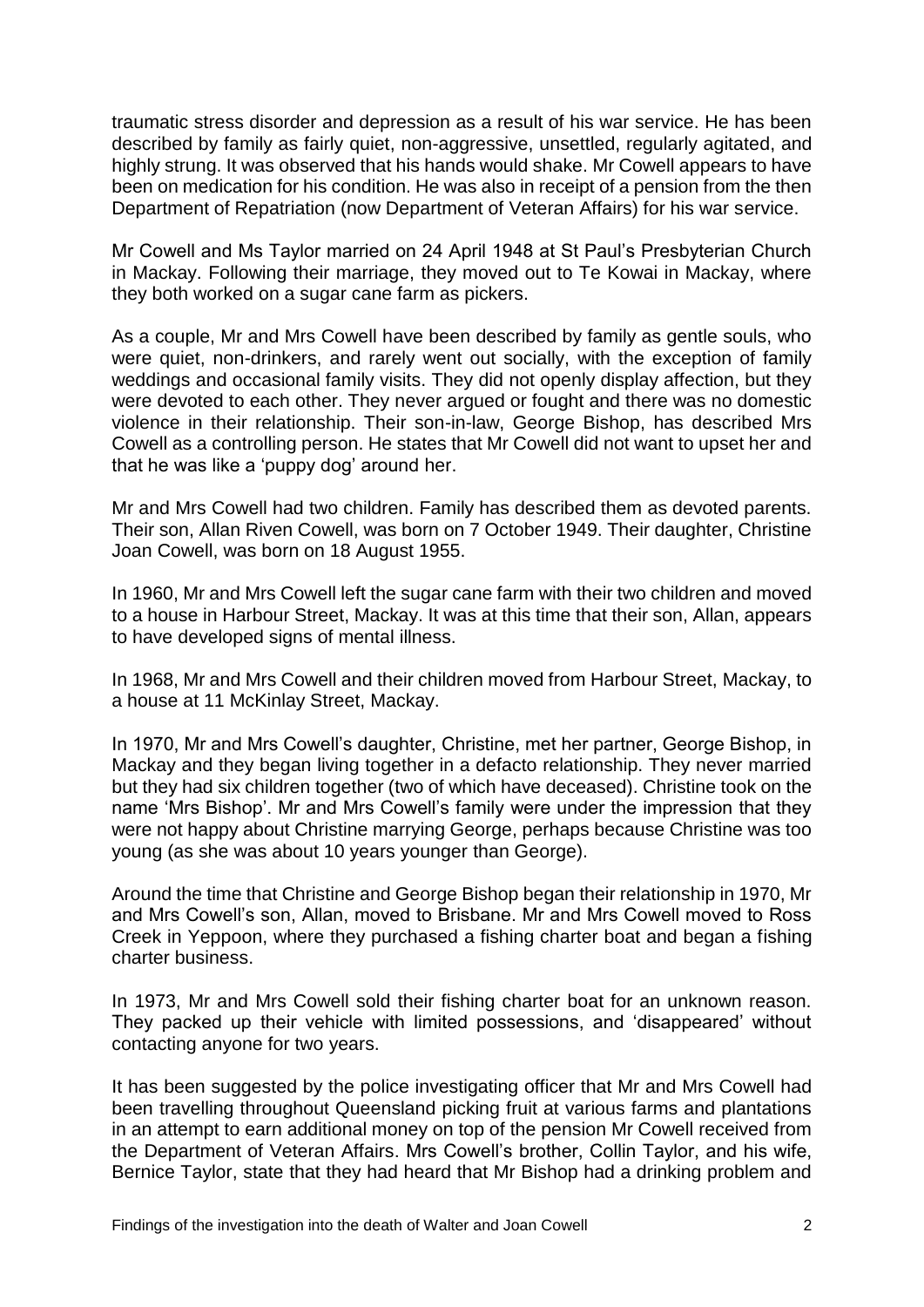that part of the reason Mr and Mrs Cowell disappeared was because they were hiding from Mr Bishop, because he kept asking them for money. They state that this is what Mr Cowell had conveyed to Mrs Cowell's brother, Eric Taylor at the time. Eric Taylor has since deceased.

In 1973, Christine and George Bishop moved to Brisbane for a couple of years, where Mrs Bishop gave birth to twins. One child was still born, and the other had down syndrome and was adopted, before dying at the age of around 18 or 19 years.

It would appear that in 1975, Mr and Mrs Cowell moved back to Mackay for a period of time. Christine and George Bishop moved from Brisbane back to Mackay to move in with them, as Christine wanted to be closer to her mother.

Whilst Mr and Mrs Bishop were living with Mr and Mrs Cowell, they had their third child. Mr Bishop states that he observed at the time that Mrs Cowell seemed to be suffering from some mental illness. She was forgetful and would put things away like money and forget where she had put them. He states that in general, Mr and Mrs Cowell were in good health, they ate well, and their house was fairly neat. He did not have any concerns about their ability to take care of themselves at that time.

Mr and Mrs Bishop moved out of Mr and Mrs Cowell's house after about 6 months because Mr Bishop felt that Mrs Cowell was interfering and living with his wife's parents was not good for their relationship. Soon after, Mr and Mrs Bishop separated. Mrs Bishop moved to Brisbane. Mr Bishop believes that Mrs Cowell contributed to the breakup with his wife.

It would appear that Mr and Mrs Cowell made Wills with the Public Trustee Office on 18 April 1975. These Wills have not been sighted.

Between 1976 and 1977, Mr and Mrs Cowell's son, Allan Cowell, was 'institutionalised' in a mental health facility at Wolston (known as 'the Park') on a number of occasions, due to deterioration in his mental health. Mr Bishop states that Allan was a big and powerful man and would become violent towards his parents when he failed to take his medication. He states that Allan would stand over them for money and threaten them, but he never saw Allan become violent with them.

In January 1977, Mrs Bishop gave birth to her fourth child in Brisbane and named him Shawn Cowell (not Bishop). Soon after, Mr and Mrs Bishop reconciled and relocated to Bulimba. Around the same time, Mr and Mrs Cowell sold their house in Mackay and relocated to a Caravan Park at Goodna. They moved there to be closer to their daughter.

Mr Bishop states that when Mr and Mrs Cowell moved to Brisbane, they did not have any furniture or anything in storage. They did not have any family photographs or personal effects of any note, other than a new television. Their car (a red 1965/66 Ford Futura with a white roof) was their only possession of note.

On 19 April 1977, Mr Cowell forwarded a notification to the Department of Veteran Affairs advising them of the details of his new Local Medical Officer, Dr J. MacD Reid, whose surgery address was 35 Teaps Street, Silkstone.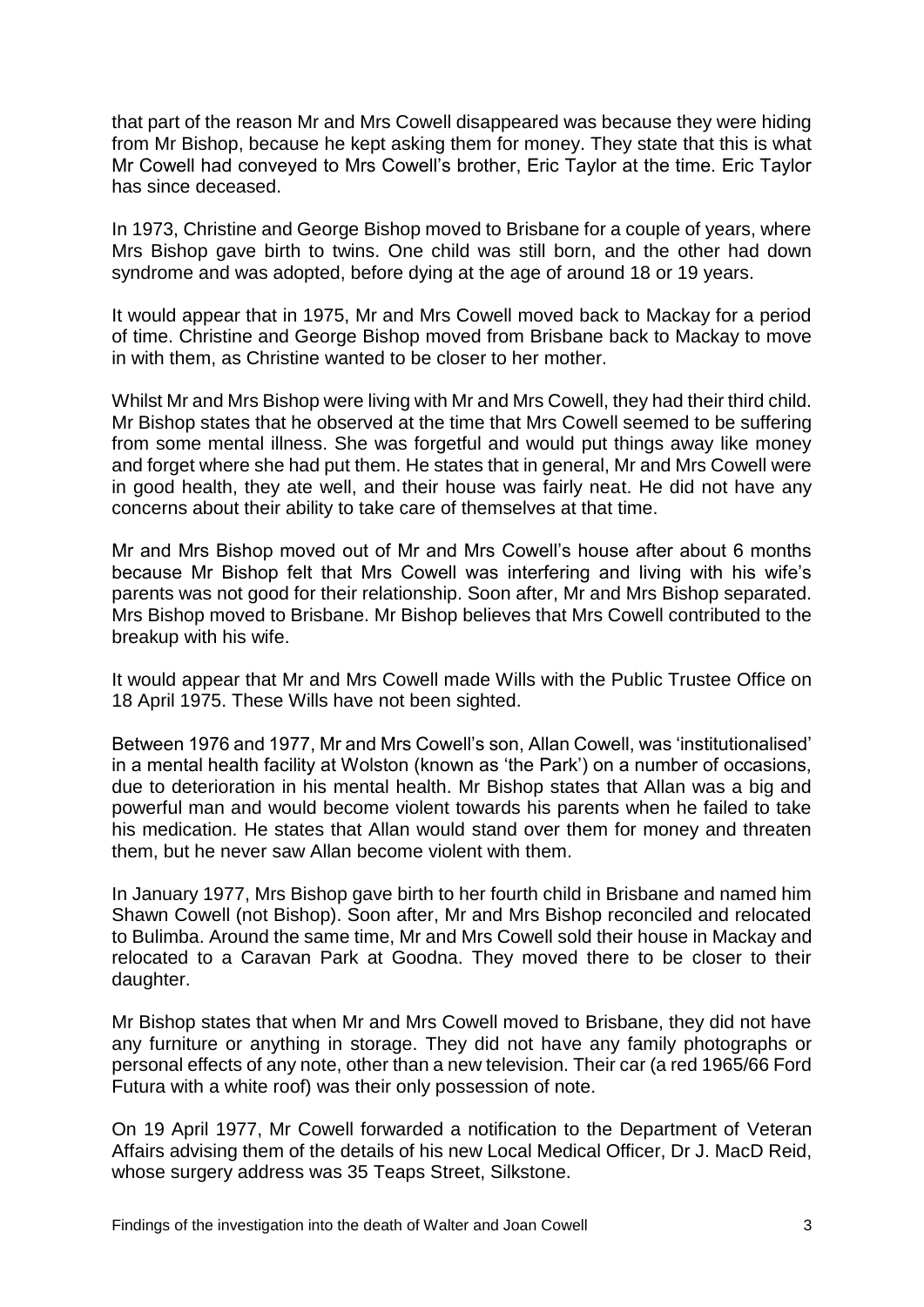On 13 July 1977, Mr Cowell forwarded another notification to the Department of Veteran Affairs advising them that his mailing address had changed from 11 McKinlay Street, Mackay to C/O Ipswich Post Office and that his bank account had changed from the Commonwealth Bank, Mackay to the National Australia Bank of Australasia Ltd.

In 1978, when Mr and Mrs Cowell's daughter, Mrs Bishop, learned that they had relocated to Goodna, she wanted to be closer to her mother so that she could reconcile with her. As a result, Mr and Mrs Bishop applied for, and were granted, approval to move into a housing commission home at Goodna. They had their fifth and sixth children at Goodna in 1978 and 1979.

Around this time, Mrs Cowell became ill and was admitted to the Royal Brisbane Hospital, where she underwent a full hysterectomy. Details of her medical condition, which led to her operation, are unknown. However, Mr Bishop states that Mrs Cowell never fully recovered.

Mr Cowell began working for Telecom in Goodna as a labourer. Mrs Cowell attended to home duties. Soon after, Mrs Bishop became very ill and was hospitalised. She was operated on and it was discovered that she had cancer.

In April 1979, Mr and Mrs Cowell purchased a home at 56 Napier Street, Birkdale, in Brisbane. Mr Cowell retired. This was their last known fixed address.

Mr Bishop states that he recalls that when he helped Mr and Mrs Cowell clean their caravan out at Goodna whilst they were moving to their house at Birkdale, he found a roll of money hidden in the caravan. He did not count the money. He gave the money to his wife to give to Mr and Mrs Cowell. Mr Bishop states that this indicated to him that Mr and Mrs Cowell were forgetting where things were.

Around this time, Mr and Mrs Bishop and their four children moved to the opposite side of the city, to Redbank Plains. Mr and Mrs Cowell's son, Allan Cowell, moved into a caravan park at Wellington Point near Mr and Mrs Cowell new residence. Allan would walk to his parent's house at Birkdale to visit them from time to time.

Mr Bishop states that when Mr and Mrs Cowell moved to Birkdale, they did not have any friends and were not in any social or community groups. He would describe them as 'secretive' or 'loners'. They could hold a conversation and talk about topics other than themselves. However, if the conversation was turned to what they were doing, they would change the topic. He states that Mr and Mrs Cowell had bought second hand furniture, including a fridge.

Mr and Mrs Cowell did not have their phone on at Birkdale, so Mr and Mrs Bishop could not phone them. Mr Bishop states that they did not visit Mr and Mrs Cowell at Birkdale often as they lived on opposite sides of the city. On the two occasions that they did visit, Mr Bishop recalls that Mr and Mrs Cowell seemed to be showing their age and they were getting frailer. Mr Cowell's hands were shaking more than usual.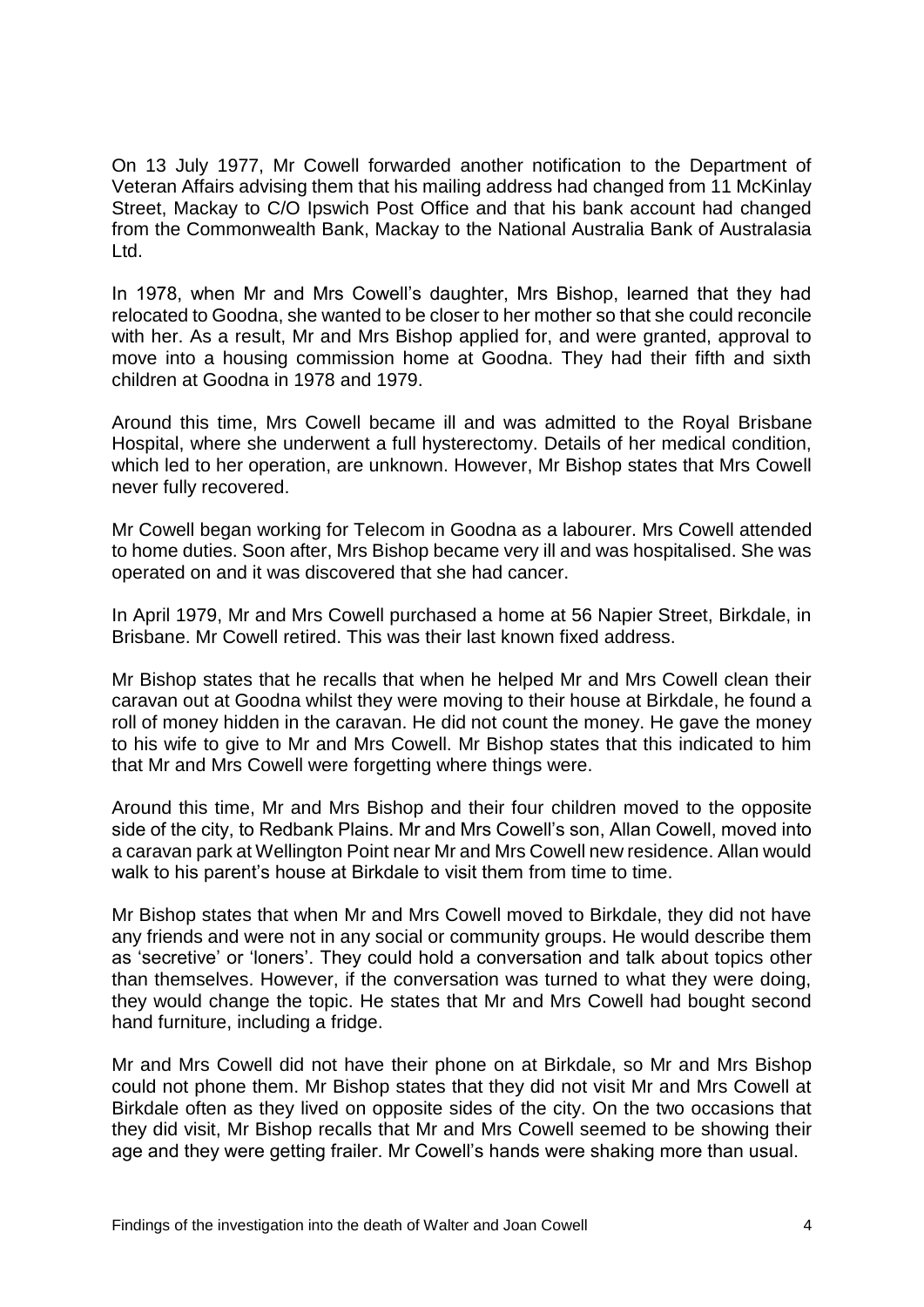Between 1980 and 1982, it would appear that Mr and Mrs Cowell began to go away on trips to various regional locations in Queensland for fruit picking employment. During this time, they had very little contact with family.

However, in 1981, Mr and Mrs Cowell did visit Mrs Cowell's mother, Marjorie Taylor, at her home in Mackay. This was around the time that Mrs Taylor had begun to suffer from dementia. Mrs Cowell's brother, Collin Taylor, and his wife, Bernice Taylor, happened to visit whilst Mr and Mrs Cowell were there.

Mr and Mrs Taylor state that Mrs Cowell was quiet normal and her usual self, except that she was wearing an unusual bra/breast plate from the 'olden days'. Mrs Taylor states that the bra/breast plate was vastly different from what Mrs Cowell would normally wear, which made her think that maybe she was in a cult or something. They state that they did not discuss Mrs Cowell's clothing or any other intrusive questions with her, as they did not want to upset Mrs Cowell. They state that they spoke about how Mrs Cowell's father had passed away, and other light topics. They state that Mr Cowell seemed quite normal but was not overly talkative.

Mr and Mrs Taylor think that Mr and Mrs Cowell stayed at Marjorie Taylor's house for several weeks. Mr and Mrs Taylor never saw or heard from Mr and Mrs Cowell again. Marjorie Taylor has since passed away.

Some time in 1982, it would appear that Mr Cowell's half-brother, Alick Christensen, saw Mr and Mrs Cowell at Illawong Beach in Mackay and spoke with them. He is deceased now but he advised his son, Keith Christensen, that Mr and Mrs Cowell were staying at an Illawong Beach Caravan Park at the time when they asked him if they could borrow money. Mr Christensen had leant them some money. Mr and Mrs Cowell had said that they would pay the money back, but Mr Christensen never saw or heard from them again.

In October 1982, Mr and Mrs Cowell stayed at Mrs Cowell's brother in law's house in Nambour for a period of time. The source of this information is a handwritten letter from Mrs Cowell to her brother in law, George Neilsen, dated 27 October 1982. A copy of the letter has been provided by Mr Neilsen's son, Norm Neilsen, in an Affidavit dated 4 July 2011.

It would appear that the letter was written by Mrs Cowell just before they left Mr Neilsen's house. It reads as if they had stayed at his house whilst Mr Neilsen was in hospital with ulcers. The letter makes reference to Mr Neilsen having been transferred to the Royal Brisbane Hospital. It would seem that a person by the name of 'Phil' was also staying at Mr Neilsen's house whilst Mr and Mrs Cowell were there. No witness has been able to identify who Phil was.

In the letter, Mrs Cowell goes into some detail about their car repairs. It would appear that they were staying in Nambour until their car could be repaired. Mrs Cowell apologises to Mr Neilsen for 'overstaying' at his house. She says that 'Chris' (which is clearly a reference to her daughter, Christine Bishop) had finished her radium treatment for a couple of months; otherwise Christine could have dropped in to see him (presumably at the Royal Brisbane Hospital).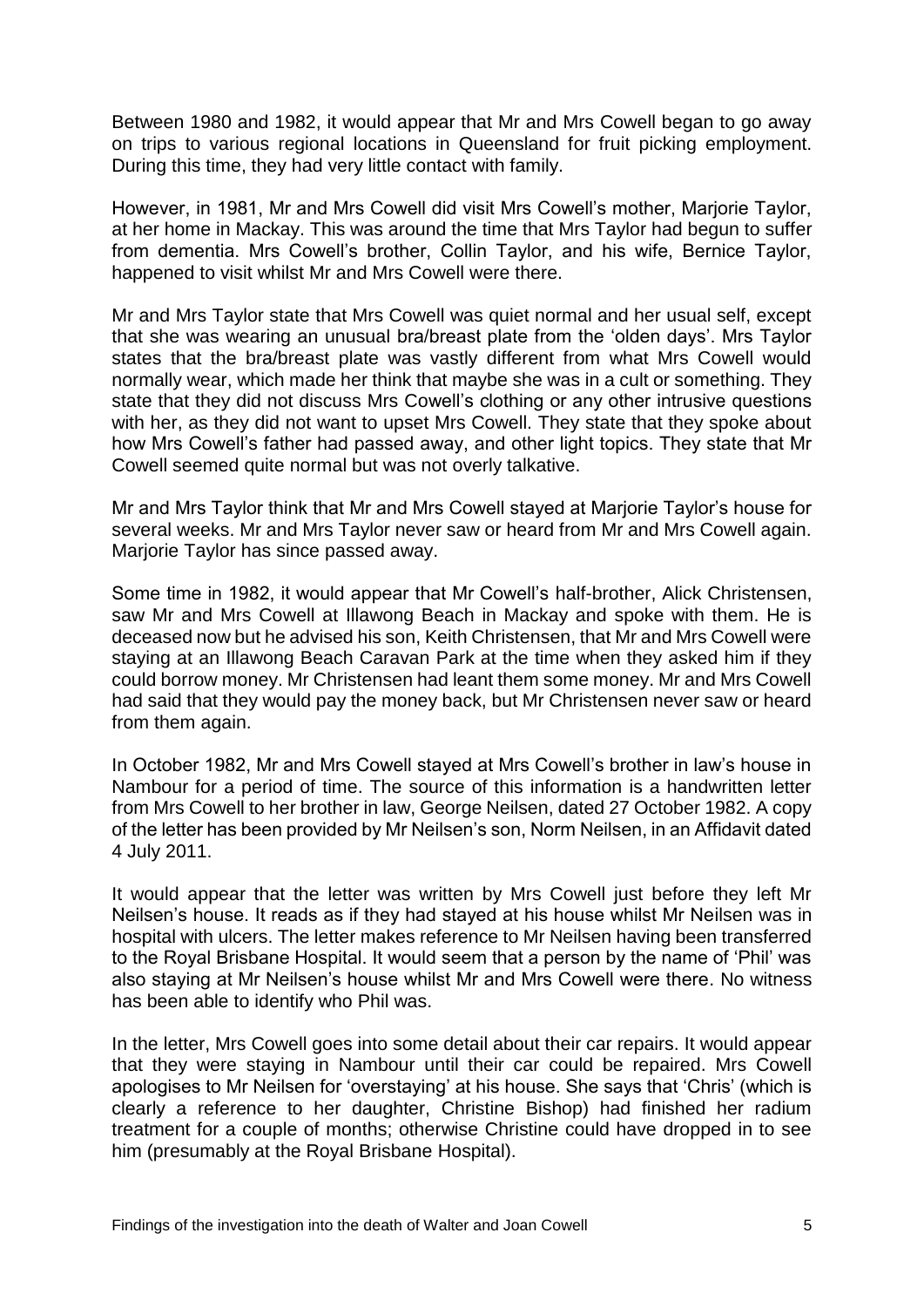In the letter, Mrs Cowell advises that she will fix Mr Neilsen up for the extra electricity, when they next go there to visit him. She says that she left a dollar there for a few phone calls she made. Mrs Cowell explains that Mr Cowell did not wish to stay with Christine and George (Bishop) on account of there not being enough room, as Christine had a 'woman friend' there to do the work and she would leave if they stayed. Mrs Cowell also states in the letter that they rang their boss and they needed to get back as they had to start work the next day. Mrs Cowell did not mention where they needed to get back to or where they were working for at the time. Mr Neilsen has since deceased.

Mr Bishop is not sure of the exact date due to the passage of time, but he states that sometime between May and September 1983, Mrs Bishop's cancer worsened and she was hospitalised at the Princess Alexandra Hospital in Brisbane. A short time after Christine's admission, both Mr and Mrs Cowell attended the hospital to visit his wife. Mr Bishop is perplexed as to how they knew his wife was in hospital, as he had not notified any family.

Mr Bishop states that during Mr and Mrs Cowell's hospital visit, he advised them that Mrs Bishop had only been given 18 months to live. He states that Mr and Mrs Cowell told him that they had been picking tomatoes in the Gympie area. He states that he was very surprised at this as their health was not good. Even though they were both only around 60 years of age, they appeared older - both physically and mentally. He states that he had never heard of them doing something like this before. He states that Mr Cowell was not the sort of person who looked for things to do to keep himself busy. He states that Mr and Mrs Cowell would not, or did not, tell him where they were staying. They continued, as always, not to talk about themselves. This was the last time Mr and Mrs Bishop saw Mr and Mrs Cowell.

In an affidavit signed in 2011 by Mrs Cowell's brother, Collin Taylor, he states that his sister, Mrs Condon, received a letter from Mr and Mrs Cowell in approximately July 1983 requesting financial help. Mrs Condon is now deceased. Mr Taylor believes that money was forwarded to Mr and Mrs Cowell by Mrs Condon and she later received a thank you letter from Mrs Cowell.

However, a slightly different version has been provided about this issue by Mr Taylor in his statement to police dated 26 October 2012. Mr Taylor states that Mrs Condon told his wife that Mrs Cowell had asked her that if she had any spare money to give it to the Brown Sisters Charity. The Brown Sisters Charity had been assisting Mrs Bishop when she had cancer. They may have also given money to Mrs Cowell, and possibly also to Mr Bishop later down the track to help pay for his wife's funeral. The source of this information is Mrs Condon's daughter (also of the same name). The thank you letter to Mrs Condon from Mrs Cowell is believed to have been the last communication she made with family.

Also some time in 1983, the Department of Veteran Affairs appears to have identified that the pension cheques that were being forwarded to Mr Cowell were not being cashed. After the disbursement of several more cheques that also remained uncashed, the Department discontinued Mr Cowell's pension. The Department was unable to advise the exact date that this occurred; only that this happened in 1983. This is because Mr Cowell's pension file was destroyed years ago in accordance with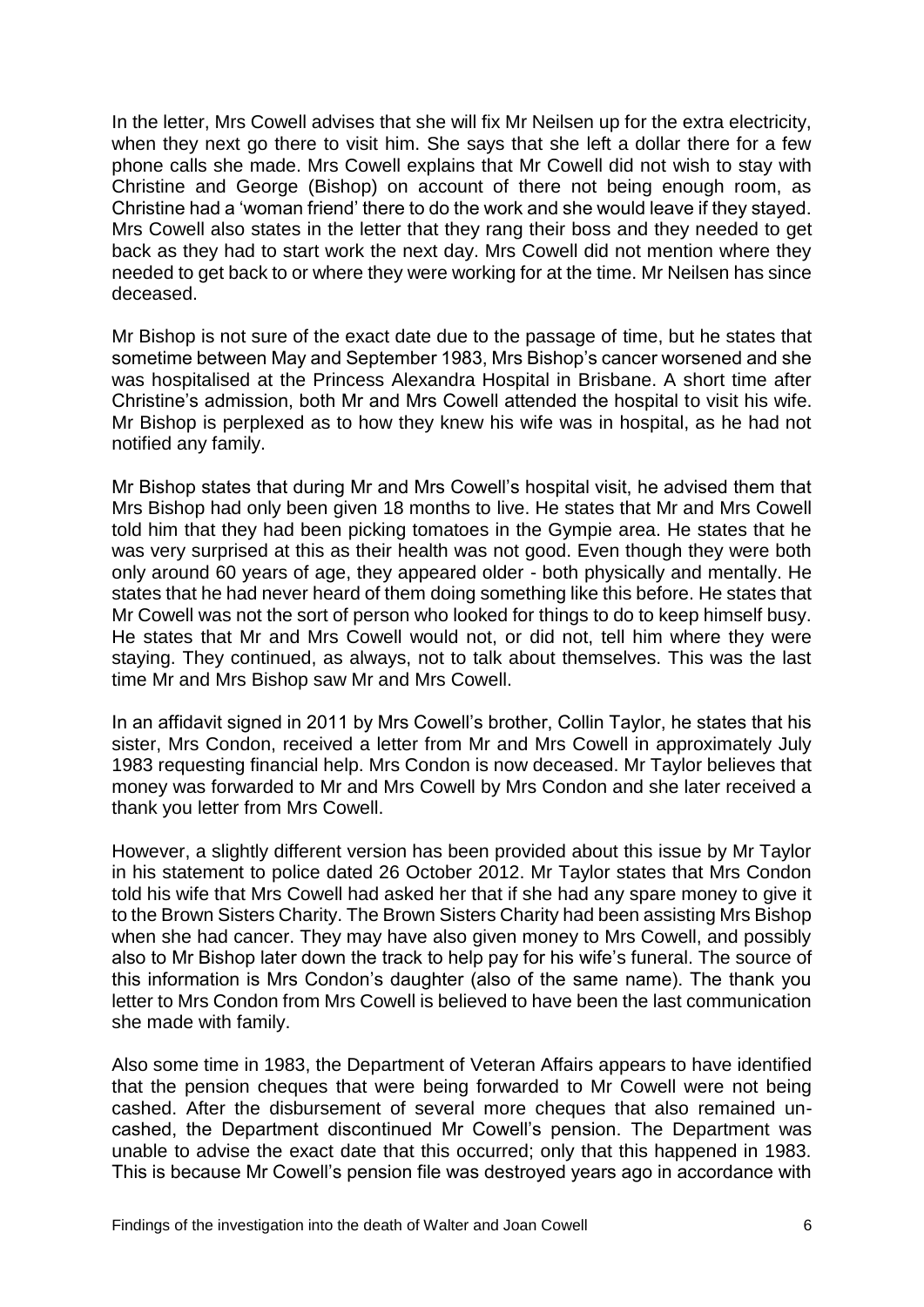a disposal authority set down by the National Archives of Australia.

Mr Bishop states that late in 1983, he and his wife attended Mr and Mrs Cowell's residence at Birkdale, to see if they had returned. He states that they discovered a note addressed to 'George and Christine', which said words to the effect: "Could you look after the house till we come back". He states that the note was written on a piece of paper and left on top of the t.v inside the dwelling. The note was not signed, however, Mr Bishop was convinced that it was Mrs Cowell's handwriting as the words and the way in which the letters were styled in each word, were identical to her handwriting. He states that all of the unique characteristics were consistent with the way Mrs Cowell structured previous letters and she had always addressed written correspondence to the two of them. The note was not kept.

Mr Bishop states that weeks later, he returned to Mr and Mrs Cowell's Birkdale residence again and observed that the grass around the house was overgrown and the doors were all unlocked. The inside of the dwelling was in a state of disarray and the walls were covered with food products that had been stored in the refrigerator. He states that he attended the neighbouring property and spoke with the occupant (who incidentally was a police officer). The neighbour advised him that he thought that the dwelling had been abandoned and he had observed children in the neighbourhood using it as a 'play house'. He did not know how long Mr and Mrs Cowell had been gone for, as they did not speak to their neighbours.

Shortly after, Mr and Mrs Bishop moved out of their home at Redbank Plains and into Mr and Mrs Cowell's Birkdale house, with their four children. Mr Bishop states that they did this with the intention of maintaining the house until Mr and Mrs Cowell eventually returned. The council rates for the property remained in Mr and Mrs Cowell's name, however, Mr Bishop took over the payment of the rates and has maintained them ever since.

On 7 October 1983, Mr and Mrs Cowell's son, Allan Cowell, committed suicide on his birthday by drowning himself in the Brisbane river. Police attended Mr and Mrs Cowell's Birkdale address on 9 October 1983 in an attempt to locate them to formally identify their son's body. Mrs Bishop was too ill to leave the house, so Mr Bishop attended the identification viewing.

Mr Bishop states that in November 1983, he wrote a letter to Mr and Mrs Cowell advising them of their son's suicide and Christine's imminent death. He states that he posted it to them 'C/O the Gympie Post Office' on the off chance that they may have travelled through Gympie and established a post office box there. No reply to the letter was ever received.

#### **Family attempts to locate Mr and Mrs Cowell**

Mr Bishop states that in January 1984, he and his wife attended the Gympie Post Office in person to enquire as to whether Mr and Mrs Cowell had established a post office box there. It was their usual practice to set up a post pox at any given location if they were spending any length of time there. Mr Bishop states that the Post Master advised them that Mr and Mrs Cowell had in fact set up a PO Box there. He informed them that it had been several months since he had seen Mr and Mrs Cowell. (Police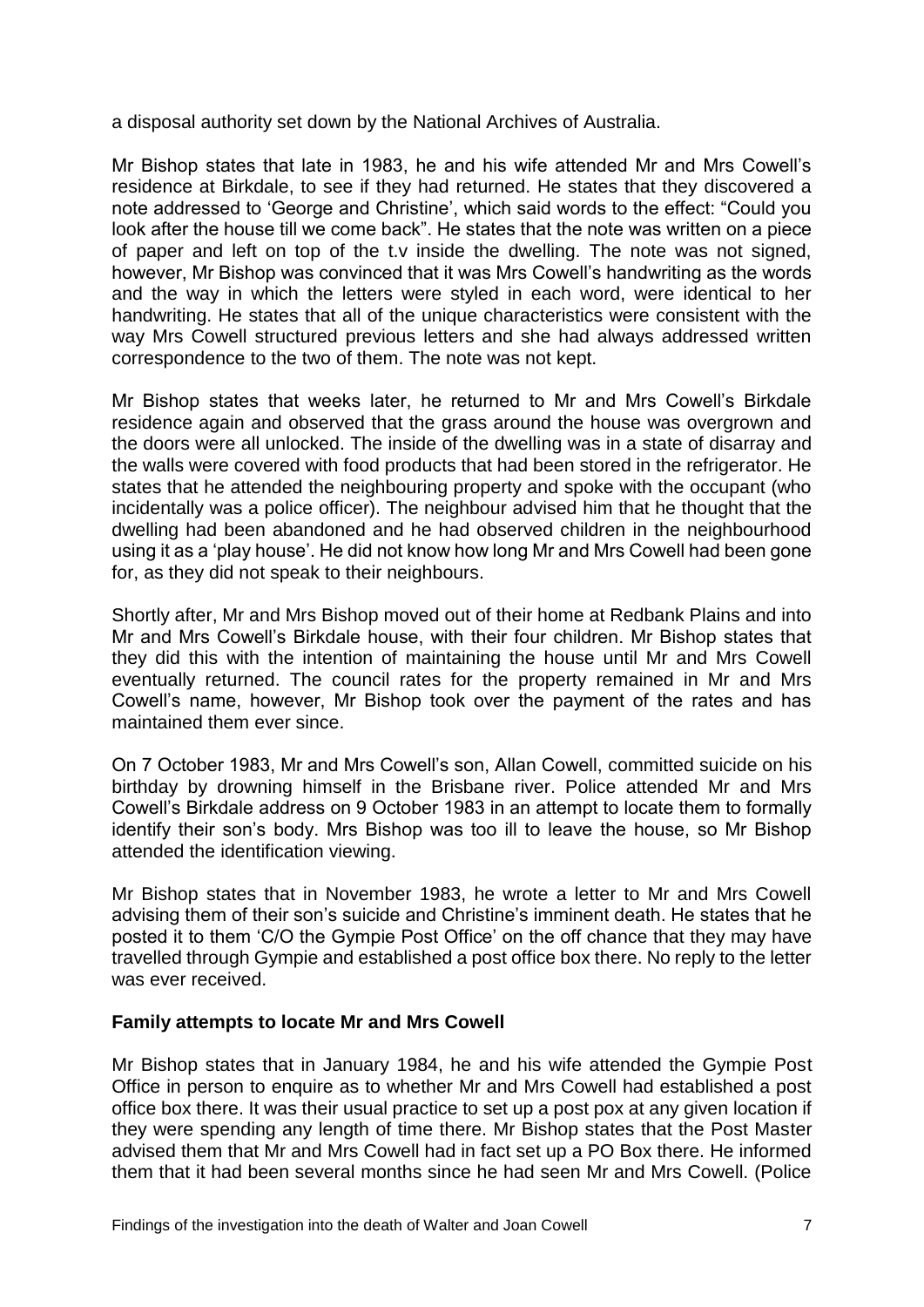were unable to establish the identity of the Post Master for questioning).

Mr Bishop states that the Post Master checked Mr and Mrs Cowell's rented PO box and produced the letter that he had sent to them following Allan's death. He states that he observed that the envelope had been opened and he asked the Post Master who had read the letter, and when. The Post Master would not disclose who had accessed and read the letter and advised them that the handling of the letter was "all above board". It is not clear what happened to those letters.

In early 1984, Mrs Cowell's brother, Collin Taylor, states that he made contact with all family members about the whereabouts of Mr and Mr Cowell. No one in the family had seen or heard from them, so he reported them missing in April 1984 to the Rockhampton Police Station. He states that he was advised to contact the Missing Persons Program run through the Salvation Army.

On 10 April 1984, Mr Taylor attended the Salvation Army and lodged a request for assistance. He has produced a receipt for a small administrative fee that he paid for this purpose. He states that the Salvation Army ran an extensive series of television advertisements between May and June of 1984, seeking information relating to Mr and Mrs Cowell's disappearance, however no one came forward.

In May 1984, Mr and Mrs Taylor attended the Gympie Post Office, whilst travelling through the area, to enquire whether Mr and Mrs Cowell had established a post office box there. It would appear that they did not have any knowledge that Mr and Mrs Bishop had also attended the same post office in January, making similar enquiries. Mr Taylor states that the Post Master advised them that Mr and Mrs Cowell had rented a PO box but they had not collected their mail for approximately one year. He states that the Post Master retrieved two letters from the PO Box. The first letter was a plain envelope addressed to 'Bill and Joan' and the second letter appeared to be a vehicle registration letter. Neither envelope was opened and the Post Master placed them back into the PO Box.

In May 1984, Mrs Bishop's condition worsened and she underwent radium treatment at the Princess Alexandra Hospital in Brisbane. On 4 June 1984, Mrs Bishop died.

Mr Bishop states that when his wife died, he did not try and contact her parents. He was struggling enough to deal with it all, so he did not bother trying to find Mr and Mrs Cowell, especially as he had not heard from them and they never responded to his letter when their son, Allan, died. He did, however, place a funeral notice in the newspaper. Mr and Mrs Cowell did not attend the funeral or send any messages to any family members.

Mr Bishop states that relatives of Mrs Cowell who lived in Brisbane attended his wife's funeral, as they had seen the newspaper notice. This was the only time he met them and he cannot recall their names. He states that they told him they would let the relatives in Mackay know about his wife's passing. They also discussed that they had not heard from Mr or Mrs Cowell for 18 months.

After Mrs Bishop's funeral, Mr Bishop states that he made some enquiries to establish the whereabouts of Mr and Mrs Cowell. He was aware that they had a bank account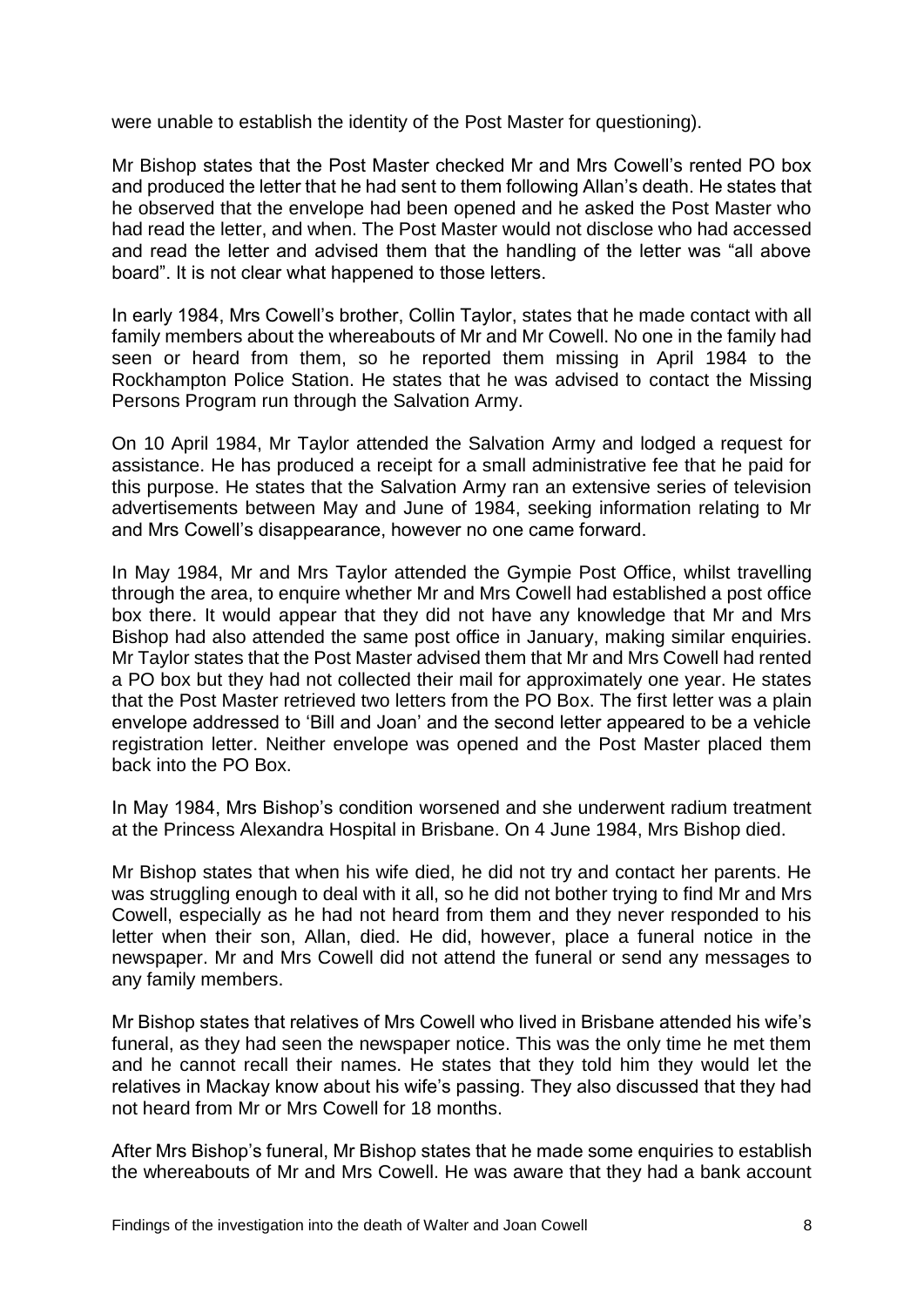with the Commonwealth Bank at Booval as his wife had been handling their affairs prior to her death and he had attended the branch once in the past with Mr Cowell. He states that he spoke with the Bank Manager at Booval and explained the situation. He states that the Bank Manager was not allowed to tell him much, but he did say that Mr Cowell's war service pension had been stopped. He thinks that the Bank Manager told him that this was done automatically when the account had not been accessed for three years. The Bank Manager indicated that no transactions had occurred on that account for some time.

Mr Bishop also states that shortly after his wife's death, he asked a friend who worked for Social Security or its equivalent in the 1980's if he could find Mr and Mrs Cowell, as he was getting desperate to let them know about their daughter's death. He states that his friend advised him that he could not find any trace of Mr and Mrs Cowell in Queensland, Victoria, or New South Wales. Mr Bishop does not know which system his friend checked but he assumes he conducted checks in relation to their pensions.

On 28 February 1985, Mrs Cowell's mother, Marjorie Taylor, died at her home in Mackay. Again, Mr and Mrs Cowell did not attend the funeral or send any messages to any family members.

Mrs Cowell's brothers, Collin Taylor and Eric Taylor, were appointed as the executors of their mother's estate. Mrs Cowell's mother left a share of her estate to Mrs Cowell. The executors instructed their solicitor, Paul Pentridge, to use a percentage of Mrs Cowell's share to fund a further attempt to locate her. Mr Pentridge forwarded letters to various organisations, including the Department of Veteran Affairs. The Department confirmed that Mr and Mrs Cowell's pension had been stopped in 1984, as the cheques they were forwarding to Mr Cowell had not been cashed. The Department advised that Mr Cowell had not updated his forwarding address since the last notification (i.e. he had not advised them of the Gympie PO Box).

Also in 1985, Mr Bishop states that he attended the Cleveland Police station to report Mr and Mrs Cowell as missing. He states that he was advised by a uniformed police officer that they would need to be missing for a minimum of seven years before a report could be taken.

In 1990, Mrs Cowell's brother, Eric Taylor, died. His wife, Jessica Taylor, and his brother, Collin Taylor, took over the management and distribution of their mother's estate. All funds had been distributed from their mother's estate except for Mrs Cowell's share. Since Mrs Bishop was the only remaining child of Mrs Cowell and had also died, they attempted to locate Mr Bishop. They located him at Mr and Mrs Cowell's Birkdale address and agreed that he could access his wife's share of the estate for their children before the age of 18, for school fees and other living expenses. As the children grew older, they also made applications to the trust for various expenses. Mrs Taylor's estate was eventually paid in full over the next several years.

In 2002, Mr Bishop's daughter, Melissa Bishop, states that she contacted the Salvation Army and requested further checks be conducted in an attempt to locate her grandparents' whereabouts. However, the Salvation Army did not have any success.

In 2004, after 20 years of residing at Mr and Mrs Cowell's house at Birkdale, Mr Bishop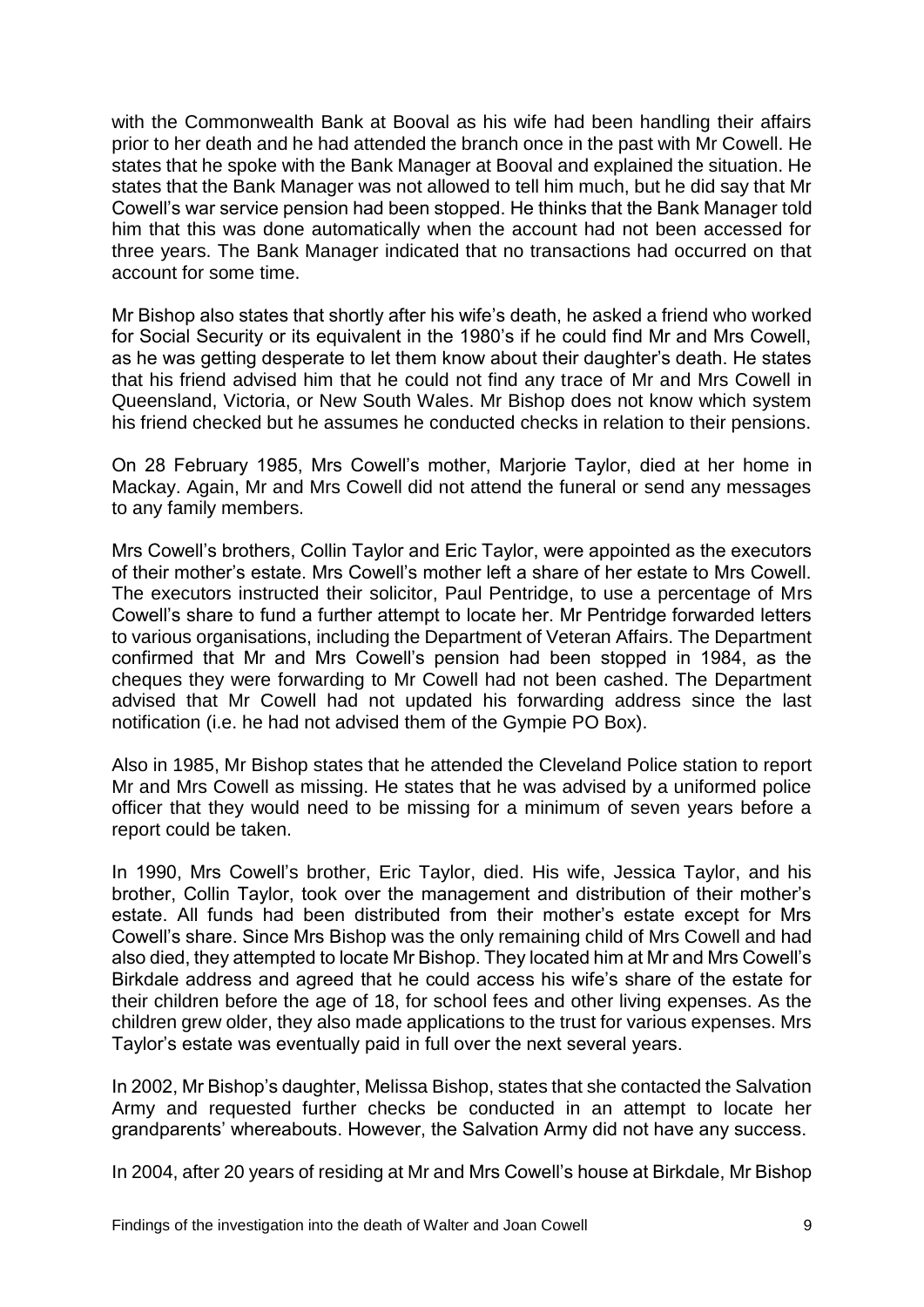moved back to Redbank Plains. His son, Jason Bishop, and his son's wife moved into the Birkdale property and took over the payment of the council rates.

In 2009, Mr Bishop and his daughter, Melissa Bishop, engaged the services of Colville Johnstone Solicitors at Cleveland, in an attempt to locate Mr and Mrs Cowell. The purpose of this was so that they could sell Mr and Mrs Cowell's Birkdale property. Over the next few years, Colville Johnstone Solicitors attempted to locate Mr and Mrs Cowell, without success.

In 2012, due to the failure of Colville Johnstone Solicitors to locate Mr and Mrs Cowell, and their accumulating legal fees, Mr Bishop retained the services of an alternative solicitor, Rod Holloway. This was again for the purposes of selling Mr and Mrs Cowell's Birkdale property. Mr Holloway advised Mr Bishop that he would need to report the matter to the police.

As a result, Mr Bishop and his daughter, Melissa Bishop, formally reported the disappearance of Mr and Mrs Cowell to the police on 3 August 2012.

#### **Police investigation**

This case was referred to the Cleveland Criminal Investigation Branch, who commenced an investigation in conjunction with the Queensland Police Missing Persons Unit.

The investigation took close to two years. A police investigation report was provided to the State Coroner on 19 June 2014. I note that their investigation was thorough.

The police investigation included:

- Checks with all interstate missing persons units;
- Enquiries with numerous financial institutions nationwide; Centrelink; Registry of Births, Deaths and Marriages nationwide; Queensland Health and major hospitals and morgues; Medicare Australia; the Public Trustee; the Department of Veteran Affairs; the Department of Immigration and Citizenship; and the State Coroners Courts nationwide;
- Obtaining statements from living relatives of Mr and Mrs Cowell, including:
	- o A statement by George Con Bishop (son in law of Mr and Mrs Cowell) dated 10 October 2012;
	- o A statement by Collin Frank Taylor (brother of Mrs Cowell) dated 26 October 2012;
	- o A statement by Bernice Margaret Taylor (wife of Collin Taylor and sister in law of Mr and Mrs Cowell) dated 25 October 2012; and
	- o A statement by Melissa Maree Bishop (daughter of George Bishop and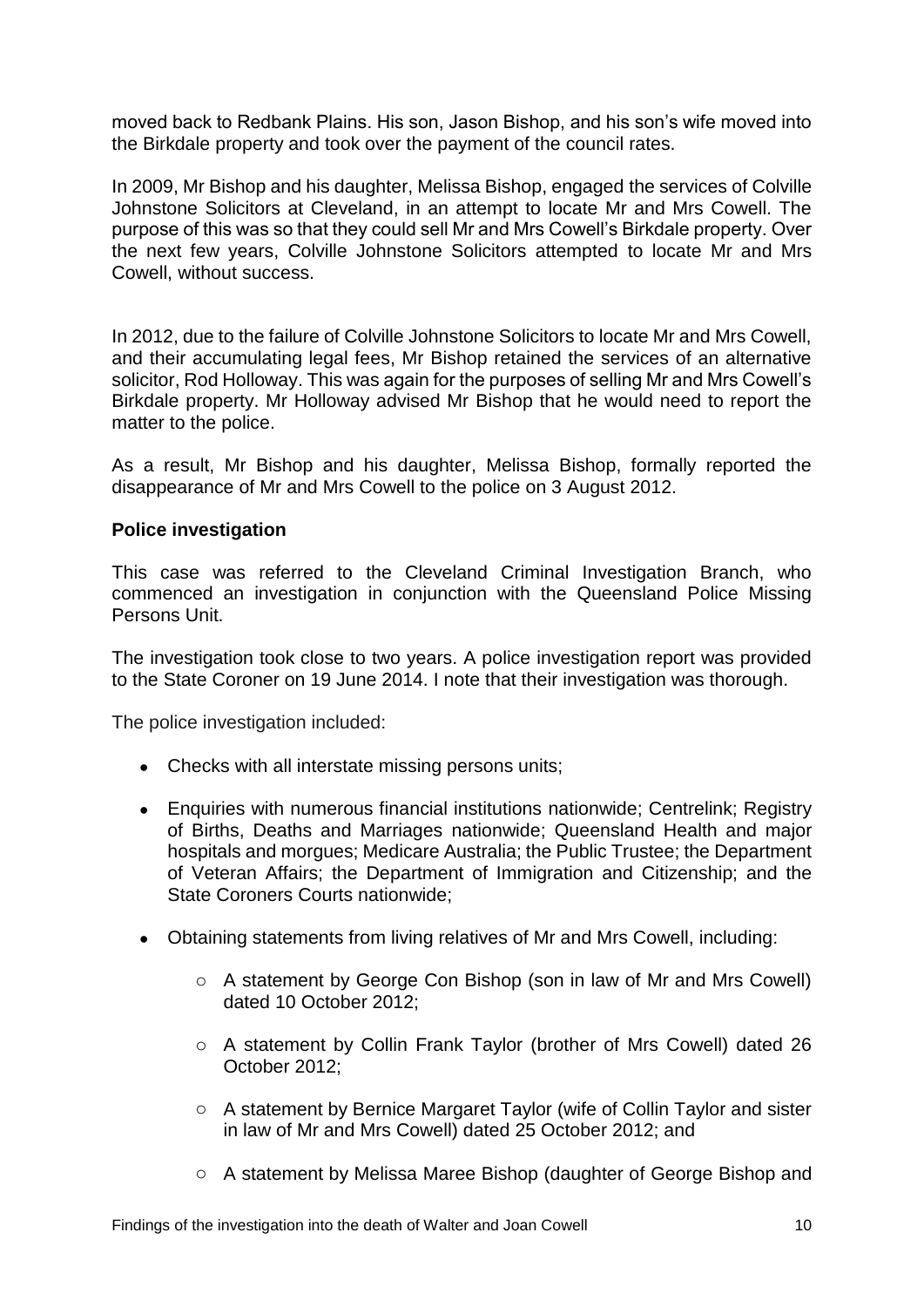granddaughter of Mr and Mrs Cowell) dated 25 October 2012;

- Obtaining records from previous searches conducted by the law firms instructed by Mr and Mrs Cowell's family and Affidavits, including:
	- o An Affidavit by Norman Neilsen (nephew of Mrs Cowell) dated 4 July 2011;
	- o An Affidavit by George Con Bishop dated 28 June 2011; and
	- o An Affidavit by Keith Christensen (nephew of Mr Cowell) dated 2011.

In addition, on 18 May 2013, the Police Media Branch distributed a media release to all media outlets nationally. On 3 June 2013, a press conference was held outside the Cleveland Police station. Exerts of the press conference were aired on Channel 9 news and broadcasted on the internet via the Queensland Police Service web site and YouTube. A number of newspapers also covered the story.

The police investigation has been complicated by the passage of time, the death of several key witnesses, and a lack of records kept by relevant institutions in archives.

Police efforts have failed to produce any evidence to indicate that Mr and Mrs Cowell are still alive.

To date, no unidentified bodies or remains have been matched to Mr or Mrs Cowell through DNA or other identification techniques. There has also been no trace found of the vehicle owned by Mr and Mrs Cowell at the time of their disappearance. There have been no confirmed sightings of Mr and Mrs Cowell for 33 years.

The investigating police officer, Detective Senior Constable Michael Fernald, does not believe that Mr and Mrs Cowell met with foul play. He suspects, taking into consideration the circumstances and mental state of Mr and Mrs Cowell, that they travelled to a remote location and took their own lives.

The police investigator is not of the opinion that any benefit would be served by holding an inquest.

### **Coronial jurisdiction**

On 28 August 2014, I was directed by the State Coroner, Mr Terry Ryan, to investigate the suspected death of Mr Cowell pursuant to s 11(5) and s 11(6) of the *Coroners Act 2003*.

Section 45(1) – (2) of the *Coroners Act 2003* provide that when investigating a suspected death, the coroner must, if possible, find:

- whether the death happened, and if so:
	- o the identity of the deceased;